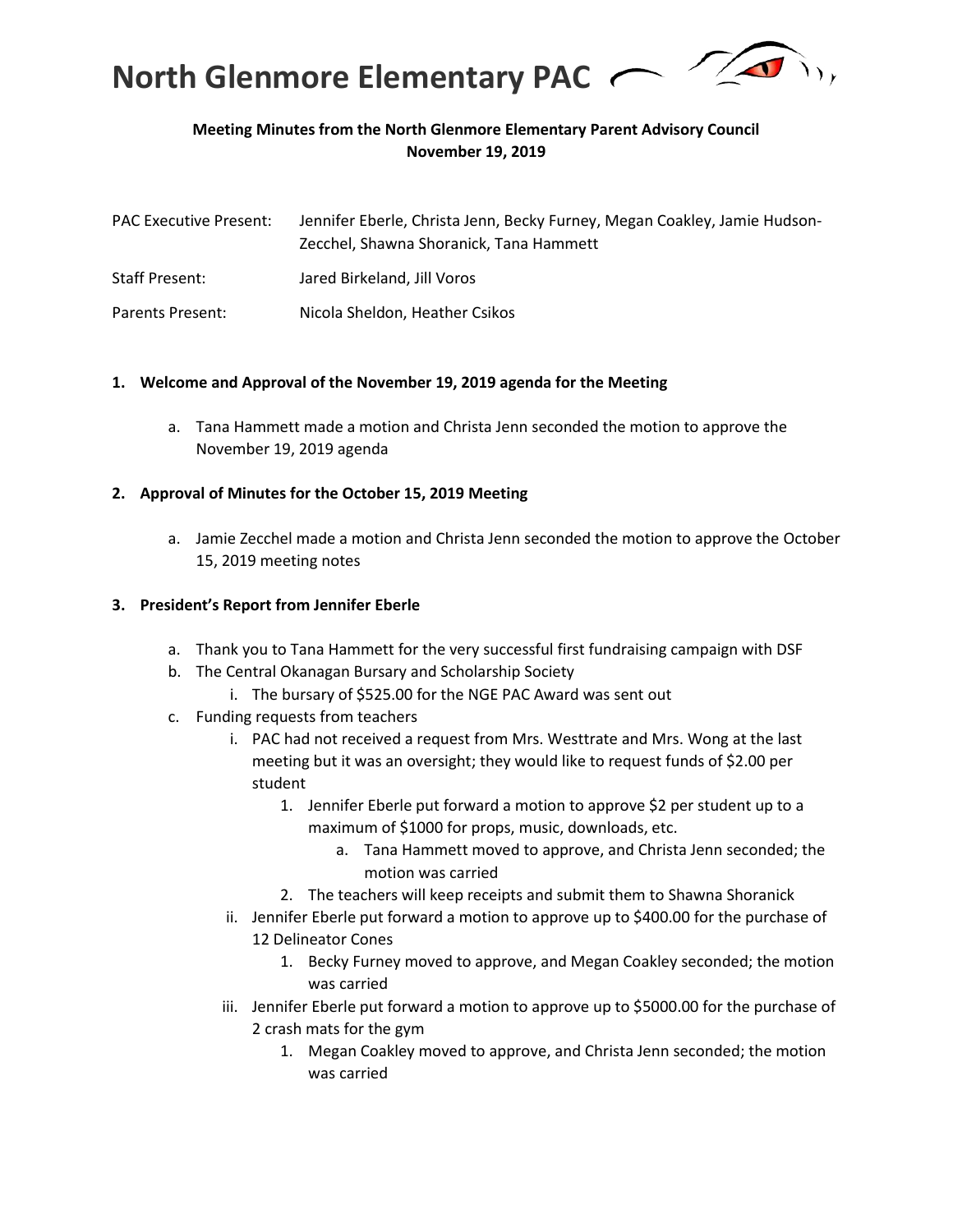

- iv. Jennifer Eberle put forward a motion to approve up to \$500.00 for sand and construction for the school ground sandbox
	- 1. Tana Hammett moved to approve, and Shawna Shoranick seconded; the motion was carried
- v. Jennifer Eberle inquired into whether or not there was feedback from teachers on using Splash math this year as discussed in the last PAC meeting
	- 1. Jared informed the PAC that the subscription was purchased and he will submit the receipt to Shawna Shoranick
	- 2. Jennifer Eberle put forward a motion to approve up to \$1200.00 to cover the cost of the subscription
		- a. Megan Coakley moved to approve, and Jamie Zecchel seconded; the motion was carried
- d. Field trip funding
	- i. For many years PAC gave \$10.00 per student and \$20.00 per grade 6 student, but more recently PAC has agreed to contribute \$20.00 per student for all students
	- ii. Jennifer Eberle put forward a motion to approve \$20.00 student which is approximately \$11,500.00 up to a maximum of \$12,000.00
		- 1. Heather Csikos moved to approve, and Christa Jenn seconded; the motion was carried
	- iii. Shawna Shoranick asked where the money would be coming from, whether the Gaming grant or general account
		- 1. Upon initial investigation it was determined PAC could utilize the gaming account but may need receipts for each field trip; therefore, the general account will likely be used
		- 2. It was proposed that if set up correctly at the beginning of next year, arrangements for systematic receipt submission from teachers for field trips could help to make using the grant money easier next school year
- e. Upcoming Dates:
	- i. Holiday Movie and Treat Friday, December 20, 2019
	- ii. Family Dance Thursday, February 20, 2020
	- iii. Spring Fair Friday, May 22, 2020 at 5:30-8:00 pm
	- iv. Teacher Appreciation Luncheon TBD

#### **4. Principal Report from Jared Birkeland**

- a. Thanks to the PAC for the financial support
- b. School Learning Plan
	- i. Parents can look up the school learning plan on the website for a summary of the data received from the school-wide inquiry of students, parents and staff
	- ii. NGE is beginning to implement the OECD'S 7 principles of learning as a guide in the learning plan:
		- 1. Learners at the center
		- 2. The social result of learning
		- 3. Emotions are integral to learning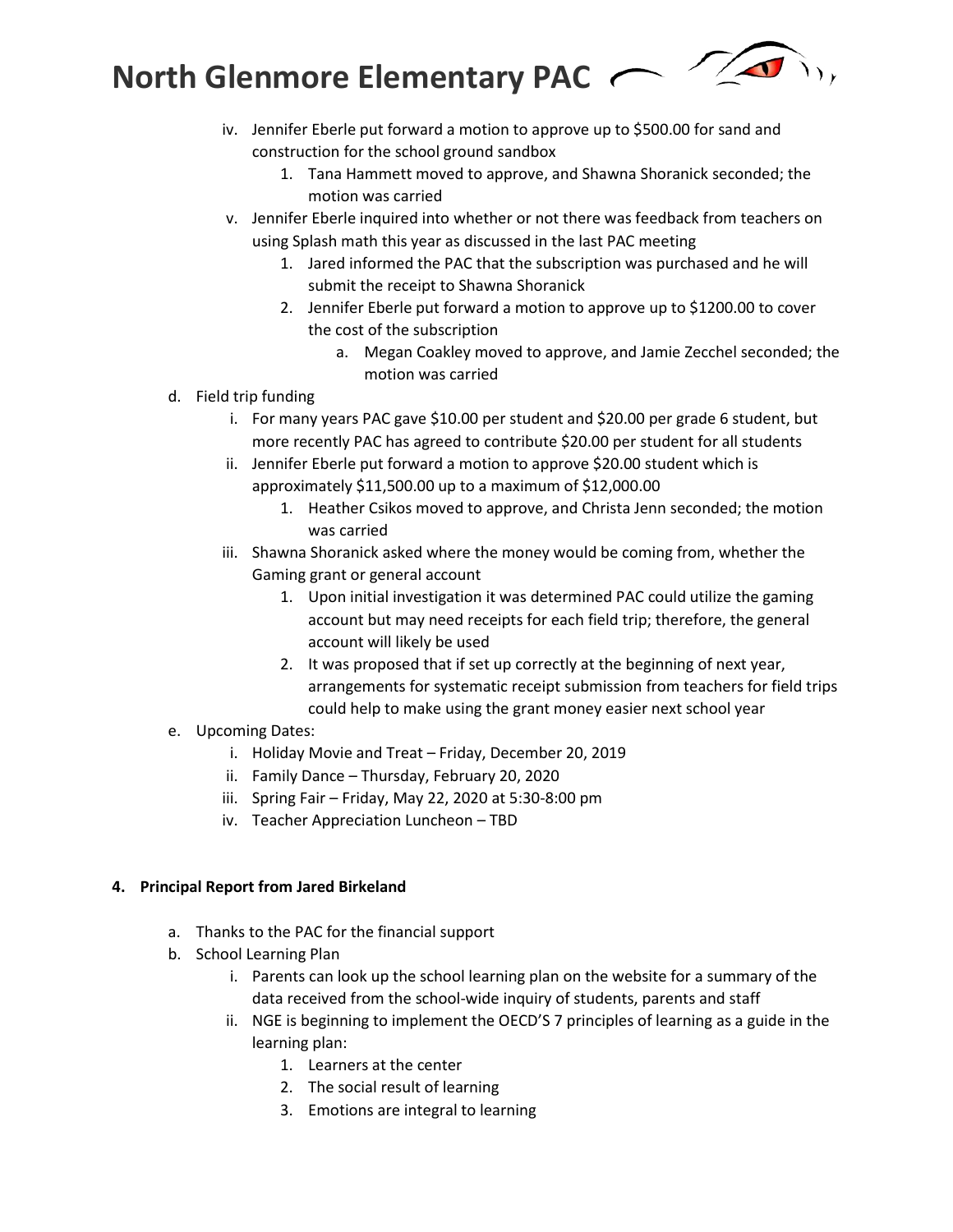

- 4. Recognizing individual differences
- 5. Stretching ALL students
- 6. Assessment for learning
- 7. Building horizontal connections
- iii. The NGE staff presented the learning plan at the Community Learning Forum on November 19
	- 1. They showcased student work from a Story Workshop activity as an example of how the 7 principles are guiding pedagogy at NGE: A lesson where teachers present provocations such as loose parts (items) to inspire imagination to creatively move the items around, draw pictures, and write
- c. Winter Concert
	- i. Themes:
		- 1. The Grade K-1 theme is to be determined and is currently called "Snow Much Fun" which was used last year
		- 2. The Grade 2-6 theme is "A Bear-y Merry Holiday"
	- ii. Schedule:
		- 1. The Grade K-1 concert is at NGE on Thursday, December 12, 12:30-1:30 pm
		- 2. The Grade 2-6 concert is at Dr. Knox on Thursday, December 19
			- a. Parents are designated a time slot based on the first initial of their last name
				- i. The Red group (L-Z) will attend the 5:00-6:00 show
				- ii. The Green group (A-K) will attend the 7:00-8:00 show
	- iii. Volunteers will be required
		- 1. Parents will be asked to
			- a. Help set up for the K-1 show the day before the concert at 2:45 pm
			- b. Help bring things to Dr. Knox for the 2-6 show the day of the concert at 2:45 pm
			- 2. Jared will send out a message to parents to request volunteers

#### **5. Treasurer's Report by Shawna Shoronick**

- a. Online banking has been working well
- b. All balances included on the report provided to PAC meeting attendees

#### **6. Fun Lunch Report by Jamie Zecchel**

- a. Fun Lunch has been going very well and there have been a good number of volunteers (7-9) which is an improvement from the 3-4 volunteers last year
- b. There have been some volunteers wandering the school ground looking for children during volunteer hours which is not permitted
	- i. The protocol for volunteers includes obtaining a Criminal Record check and signing in and out at the office
	- ii. Notices have been sent to all the Fun Lunch volunteers to ask them to abide by these protocols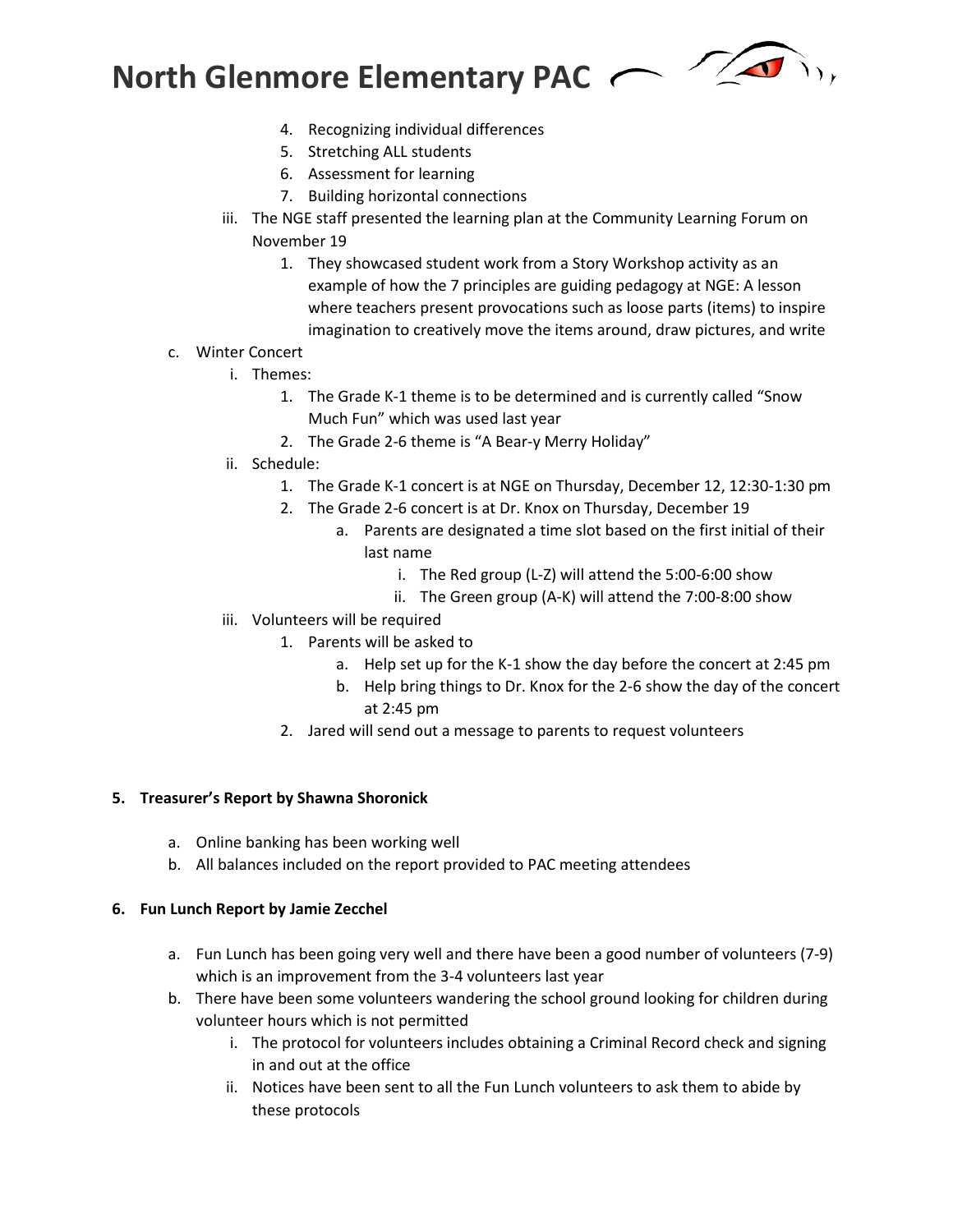

- c. The next term is January 2 to March 11
	- i. Other restaurants may be offered in the next term
		- 1. Yamas
		- 2. The Bread Co.
		- 3. Taco Time
	- ii. Ordering starts December 9 and ends January 2
	- iii. Money has to be dropped off before Christmas holidays
	- iv. Jill Voros volunteered to place this notice in the header of the next Newsletter
- d. Christa Jenn asked if any families are receiving subsidized Hot Lunches
	- i. Jamie responded that one family requested subsidized lunches, and they need to go through the school for an official request; it is in process
- e. Shawna Shoranick asked if only Paypal can be used in the future
	- i. Jamie responded that she took Bambora down off the site so it is no longer an option for payment, although she kept the account active
	- ii. Shawna Shoranick and Jamie Zecchel agree that Paypal is much more user-friendly when it comes to visually reviewing the account (summary layout) and transferring funds

### **7. Special Events Coordinator's Report by Megan Coakley**

- a. Megan will email the movie choices to Jill Voros when decided on
- b. PAC will provide oranges and candy canes for all the students
	- 1. Jennifer Eberle put forward a motion to approve up to \$300.00 for oranges, candy canes and bags if necessary
		- a. Megan Coakley moved to approve, and Shawna Shoranick seconded; the motion was carried

#### **8. Fundraiser Coordinator's Report by Tana Hammett**

- a. The DSF fundraiser was highly successful
	- i. \$6889.00 was made in orders and Tana projected a \$2000.00 profit
	- ii. Orders will be arriving next week
	- iii. Tana asked what we can do with the orders once they arrive
		- 1. Jill Voros suggested the storage room off the library, but there may not be enough space
	- iv. Mrs. Sandvold's class had the highest revenue and won a prize
		- 1. Tana Hammett will coordinate with Mrs. Sandvold directly to inquire about allergies and arrange the distribution of the goodies
- b. Chances Bingo Parent Night fundraiser
	- i. Dates to choose from have been provided from Chances, but some are during Spring Break and long weekends, so Tana recommended Friday, January 30
	- ii. Tickets are regularly \$10.00 and the fundraiser tickets will be \$5.00 for the PAC to then sell at a price of \$15.00-\$20.00
	- iii. Tana Hammett will send tickets home to individual students through the classes